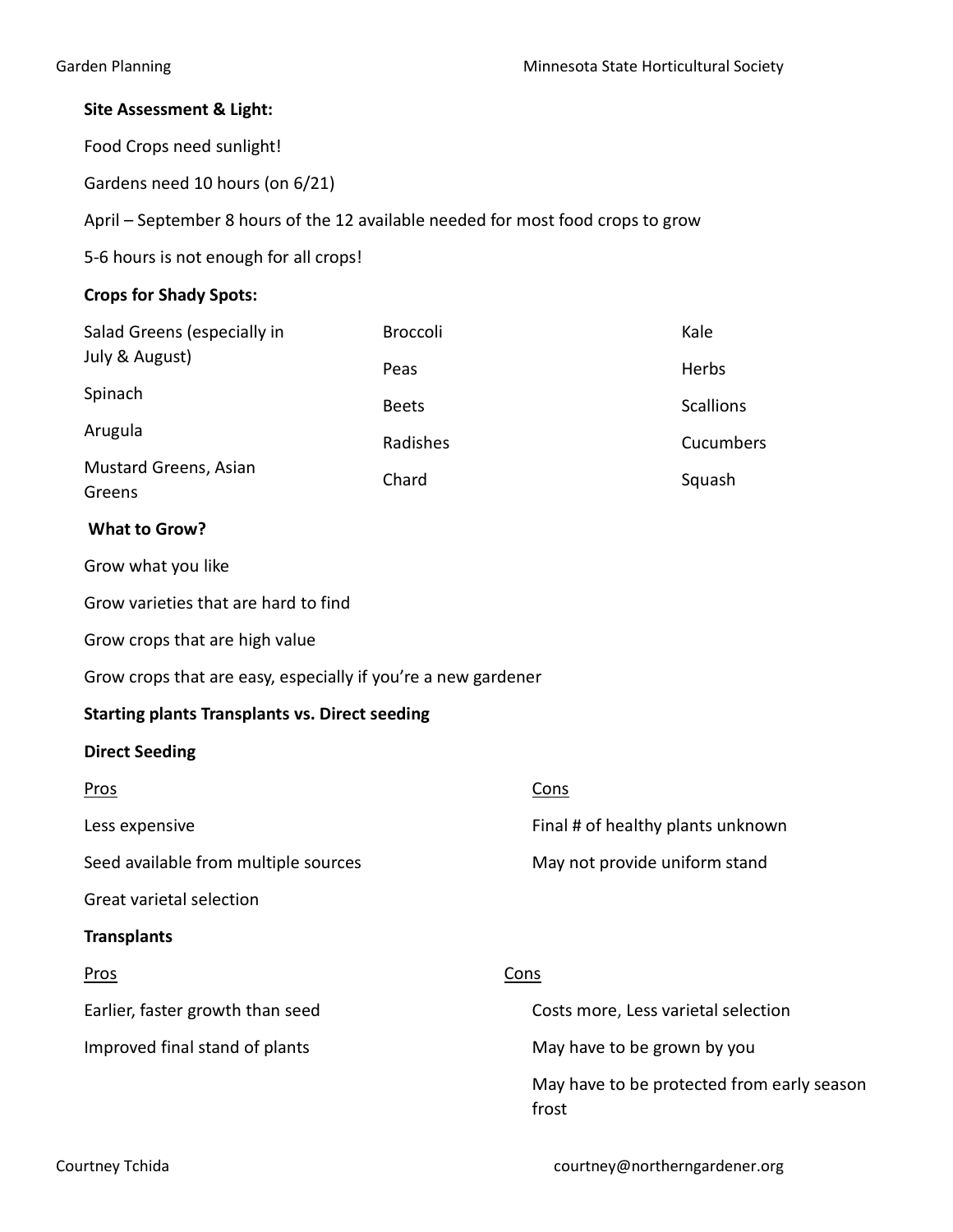Companion Planting: Two plants have can provide benefits to each other. Polycultures in Space.

### Roots of Companion Planting

- **•** Historical Observation
- Horticultural Science
- Sensitive Crystallization Tests

Three sisters ~ Ancient Companions

### Reasons for Companion Planting:

- Flavor enhancement
- Security through Diversity
- Hedged investment
- Physical Spatial Interactions
- Utilizing multiple layers
- Nurse Cropping
- Trap cropping
- Nitrogen fixation & Fertility
- Pest Repelling
- Pest Suppression
- Beneficial Habitats
- Pollinator and predator recruitment
- Positive Hosting
- Pattern disruption

## Companion Planting Options

Row intercropping: Growing two or more crops at the same time with at least one crop planted in rows

Strip intercropping: Growing two or more crops together in strips wide enough to permit separate crop production but close enough for the crops to interact

Mixed intercropping: Growing two or more crops together in no distinct row arrangement

Relay intercropping: Planting a second crop into a standing crop at a time when the standing crop is at its reproductive stage but before harvesting

Spatial Interactions: Trellising & Teepees

## Crop Rotations

Ideally the 2 sequential crops are:

- Different botanically
- Do not make the same demands on the soil for nutrients
- Do not share the same diseases or insect pests

Cornercopia's Current Crop Rotation Plan: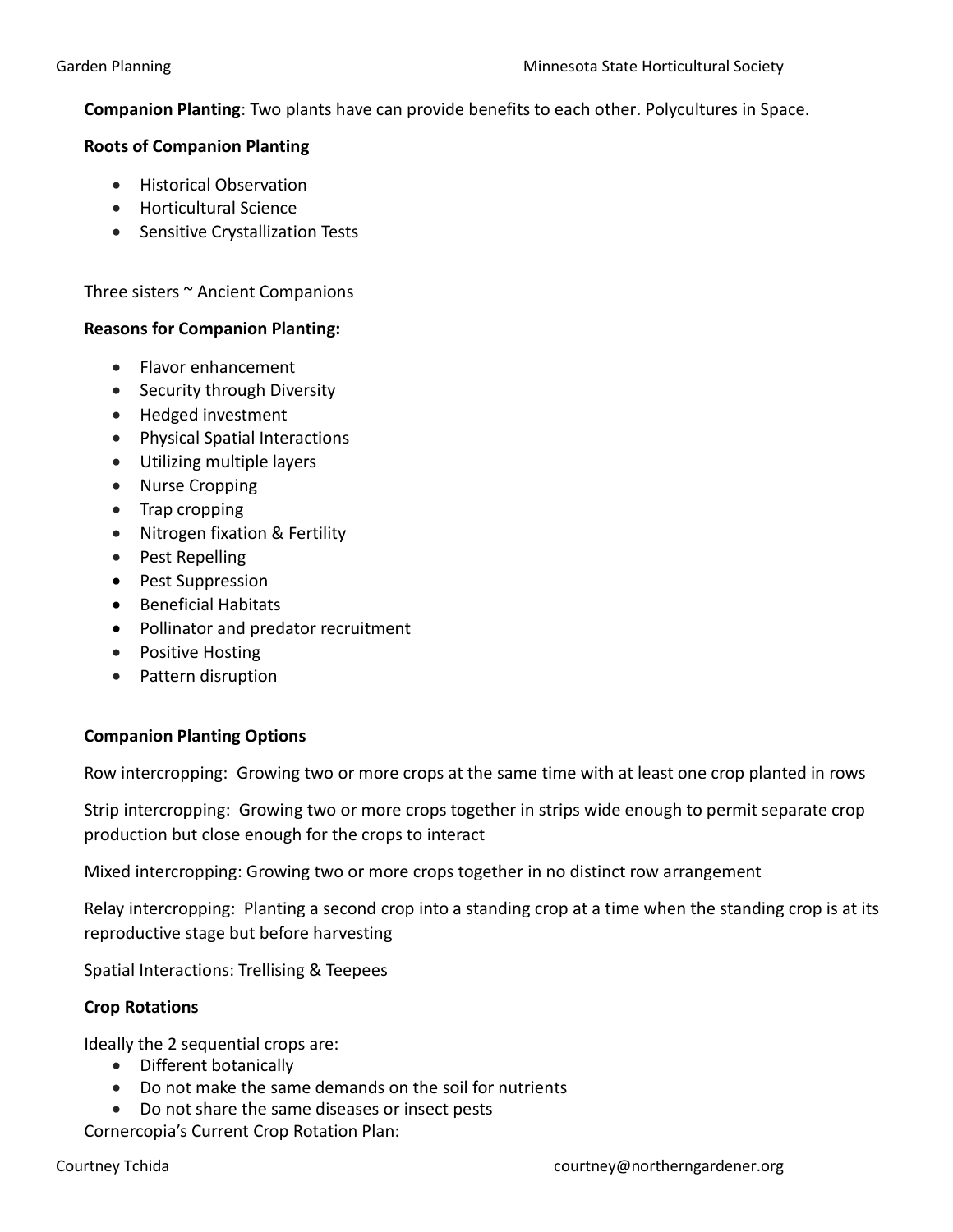We will not plant the crops from the same family back to back in the same season or from year to year.

## Crop Families

- **•** Brassicas
- Cucurbits
- Allium
- Umbel
- Chenopods
- Legume
- Solanum
- Poaceae (Grass)
- Aster

# Brassicas / Mustard

- **•** Broccoli
- Cabbage
- Kale

# **Cucurbits**

- Cucumber
- **•** Summer Squash
- Winter Squash

# Allium

- Onions
- Shallots

# Chenopods / Goosefoots

Chard

# Solanums / Nightshades

Tomatoes

# Legume Family

- Legumes
- 
- Collards
- Mustard
- Cauliflower
- Brussel Sprouts
- Pak Choi

# • Pumpkins

- Zuchhini
- Melons
- Gourds
- **Garlic**
- Lilies
- Leeks
- Spinach
- Beets
- Potatoes
- Eggplant
- Peppers
- Beans
- Soy Beans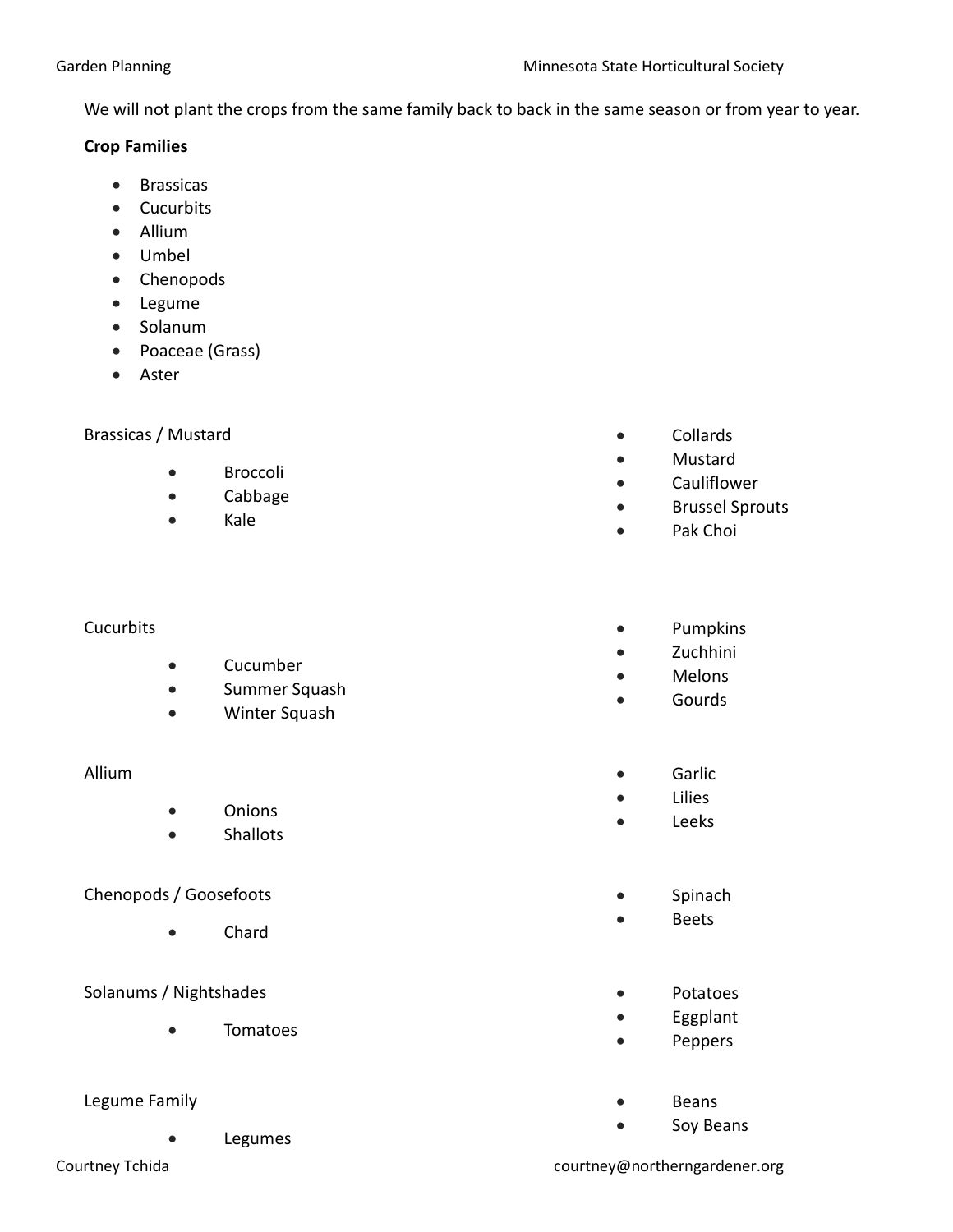- Peas
- Peanuts

### Grass Family

- Corn
- Popcorn

## Umbel

- Carrots
- Parsnips

# Garden Planning **Minnesota State Horticultural Society** Minnesota State Horticultural Society

- Clovers
- Vetch
- Wheat
- Rice
- **Oats**
- Rye
	- Parsely
	- Dill
	- Cilantro
	- Celery

# Simple Crop Rotation:

- 1. Brassicas
- 2. Roots
- 3. Legumes
- 4. Others
- 5. Cucurbits

# Another Simple Crop Rotation



# Simple Crop Rotation:

| Year | Group   | <b>Members</b>                                       | Uses                     |
|------|---------|------------------------------------------------------|--------------------------|
|      | Legumes | Peas, Beans, Cover crops: Clovers, Vetch,<br>Alfalfa | Fixes (adds)<br>Nitrogen |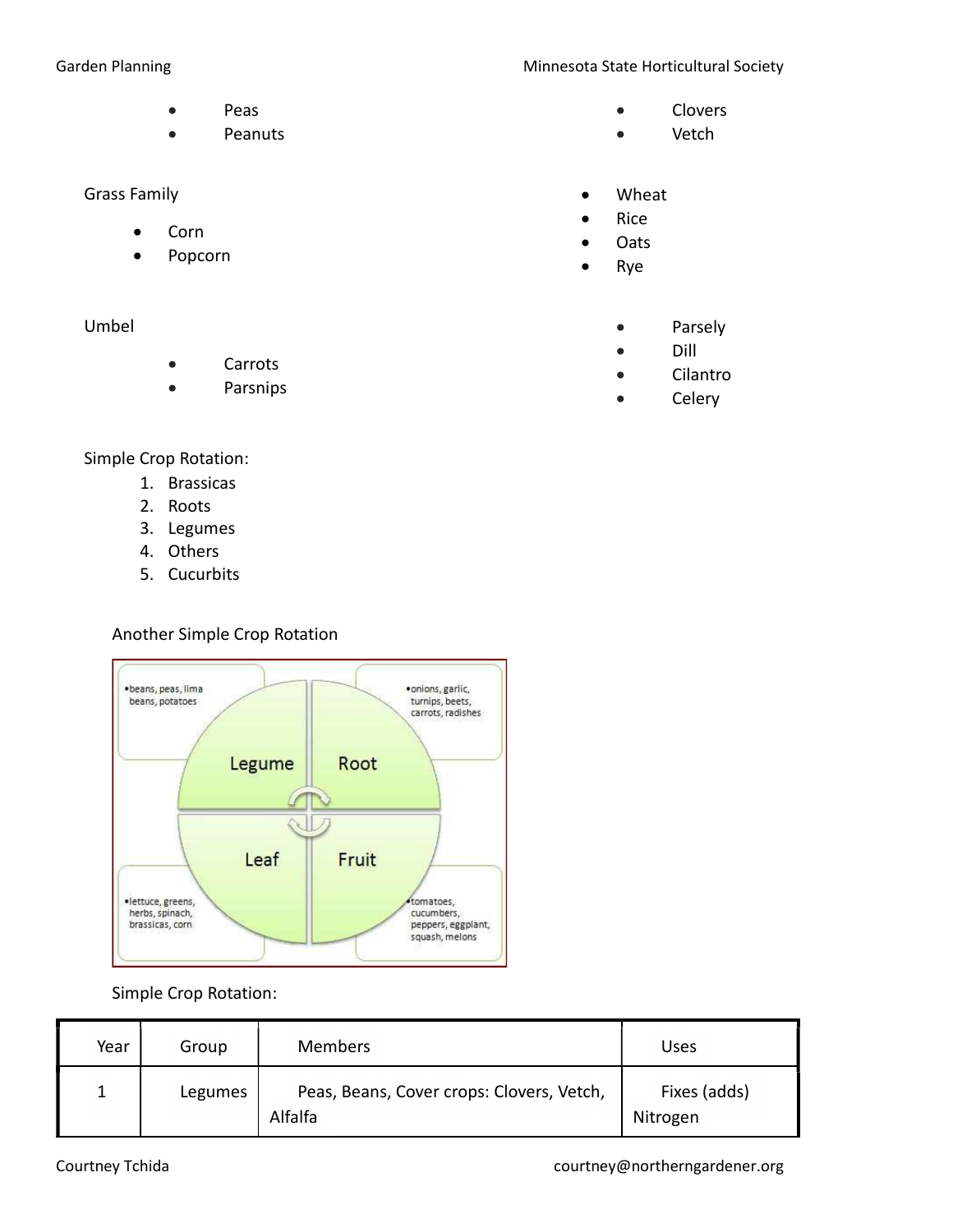| າ | Leaves | Lettuce, Spinach, Kale, Brassicas, Chard,<br>Corn, Herbs   | Nitrogen   |
|---|--------|------------------------------------------------------------|------------|
|   | Fruits | Tomatoes, Peppers, Eggplants, Squash,<br>Cucumbers, Melons | Phosphorus |
| 4 | Roots  | Onions, Garlic, Turnips, Beets, Carrots,<br>Radishes       | Potassium  |

### Rotation based on Nitrogen Use

Heavy Feeders:

**Cucurbits** 

Nightshades

Pumpkins & Corn

Medium Feeders Greens

Brassicas

# 2 Crop Rotations

| Year           | <b>Block</b>       |  |
|----------------|--------------------|--|
| 1              | <b>Brassicas</b>   |  |
| $\overline{2}$ | Corn &<br>Pumpkins |  |
| 3              | Legumes &<br>Roots |  |
| 4              | <b>Alliums</b>     |  |

| Year           | <b>Block</b>          |  |
|----------------|-----------------------|--|
| $\mathbf 1$    | Greens                |  |
| $\overline{2}$ | Cucurbits             |  |
| 3              | Fallow /<br>Covercrop |  |
| 4              | Nightshades           |  |

Light Feeders Alliums

Roots

Heavy Givers Legumes

# Most important: Crop Rotations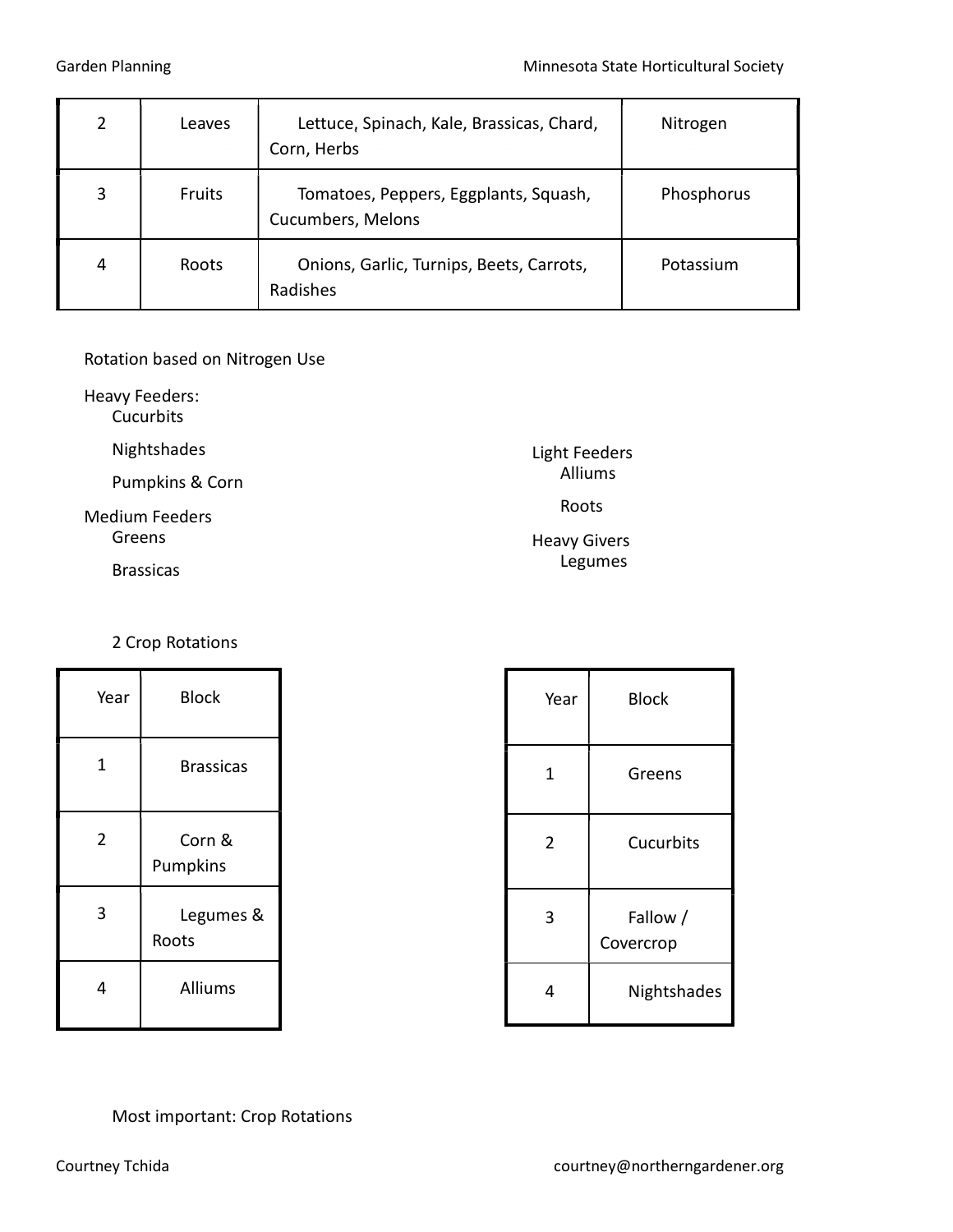- Keep records of what you plant where each year so that you can rotate families
- Can be as elaborate and complex or as simple as you want.
- Helps prevent pests, diseases, even nutrient uses
- Adding compost to you soil can help alleviate problems if you can't rotate crops.

Successions: The sequential growing of different crops in a single space. Polycultures in Time.

Creating Successions or Relays

Continuous harvest & growing of crops throughout the season

Utilizing the same space for multiple crops

Timing the planting of crops so that continuous harvest of that crop is possible

Succession Plantings

the sequential growing of crops in a single bed during a single season (2-4 crops)

Ex: Spinach –Lettuce – Radishes

Ex. Peas – Parsnips

Ex. Cilantro – Radishes – Lettuce

Easiest to do with short season crops

Two-way Successions

- Early Peas followed by Carrots
- Spinach followed by Eggplants
- **•** Bunching Onions followed by Chard
- Lettuce followed by Turnips

Three-way Successions:

- Peas- Broccoli- Spinach
- Bok Choy- Bush Beans Lettuce
- Spinach- Cucumbers- Radishes
- Onions- Radishes- Lettuce
- Radishes- Carrots- Spinach

Four-way Succession plantings

- Peas- Bok Choy- Spinach- Garlic (for next year)
- Spinach- Radish- Pea Shoots Arugula
- Scallions- Lettuce- Spinach- Radish
- Lettuce- Cilantro- Turnips- Spinach

Successions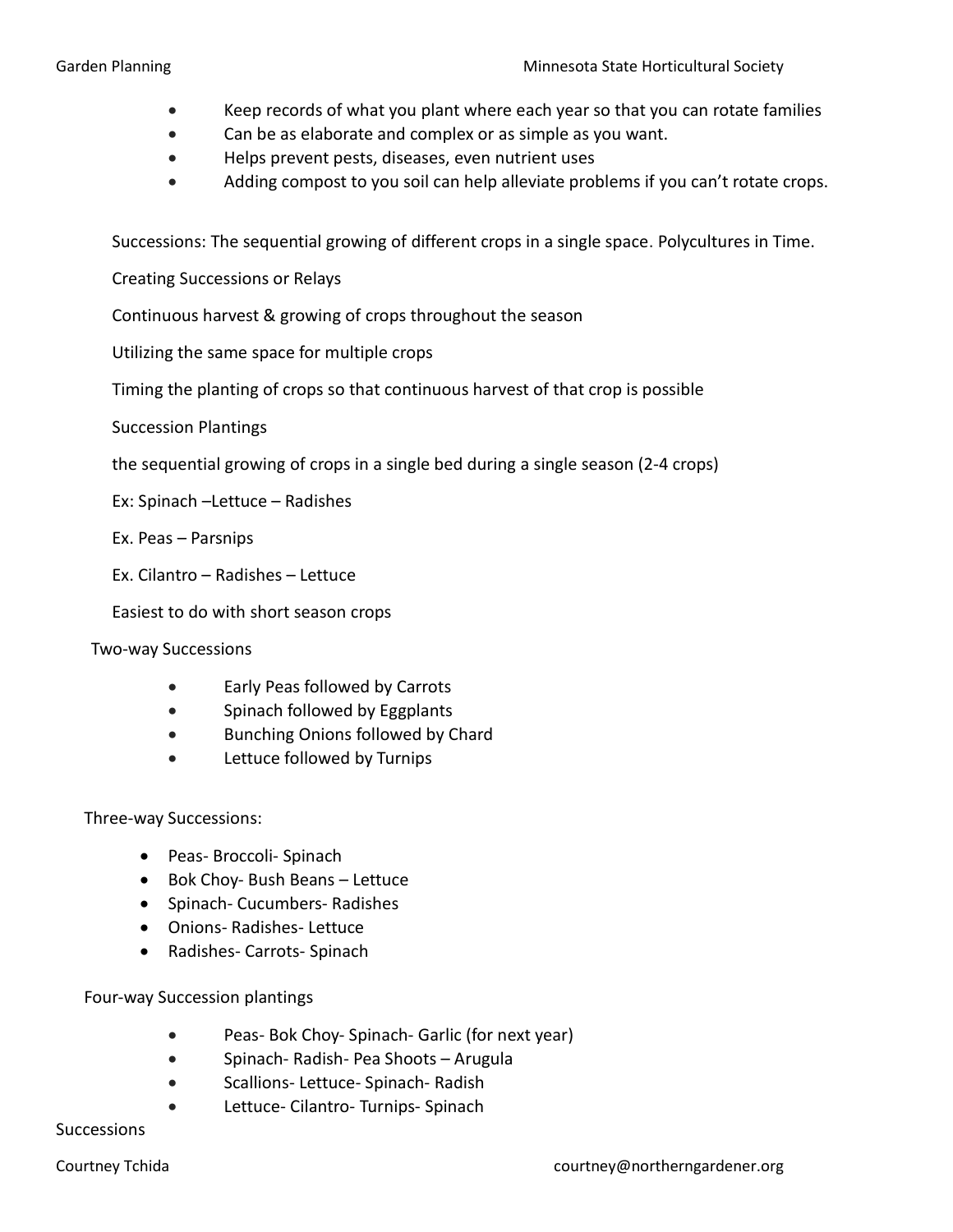# Approximately 175 days between April 20<sup>th</sup> and October 15<sup>th</sup> in MN

Beets 55 days

Lettuce 45 days

Scallions 65 days

Spinach 40 days

Radish 30 days

Peas 60 days

Broccoli Raab 42 days

# High Yielding Crops (More than 100 lbs/ per 100 sqft)

| Leeks 260#<br>$\bullet$        | • Cucumbers 99#               |
|--------------------------------|-------------------------------|
| <b>Chard 200#</b><br>$\bullet$ | Lettuce 95#<br>$\bullet$      |
| Zucchini 160#<br>$\bullet$     | • Potatoes 92#                |
| Parsnips 119#<br>$\bullet$     | Tomatoes 83#<br>$\bullet$     |
| Radishes 100#<br>$\bullet$     | $\bullet$ Cabbage 83#         |
| Carrots 100#<br>$\bullet$      | Strawberries 71#<br>$\bullet$ |
| Turnips 100#                   | Rhubarb 70#<br>$\bullet$      |
|                                |                               |

Top Ten Crops for Caloric Yield per 100 sqft

| Vegetable Crop          | Calories per 100 sq ft |
|-------------------------|------------------------|
| Rutabaga                | 35,400                 |
| Parsnips                | 34,867                 |
| Leeks                   | 29,520                 |
| Potatoes                | 27,900                 |
| <b>Swiss Chard</b>      | 20,800                 |
| Lima Beans              | 17,998                 |
| Collards                | 17,200                 |
| Onions                  | 15,700                 |
| <b>Beets</b>            | 15,070                 |
| <b>Brussels Sprouts</b> | 13,348                 |

Low Yielding lbs/100ft 2

- Raspberries 12#
- Peas 17#
- Corn 22#
- Beans 23#
- Basil 35#
- Grapes 38#
- Spinach 42#
- Parsley 45#
- Kale 46#
- Winter Squash 50#
- Garlic 50#
- Melons 50#
- Beets 55#
- Eggplant 55#